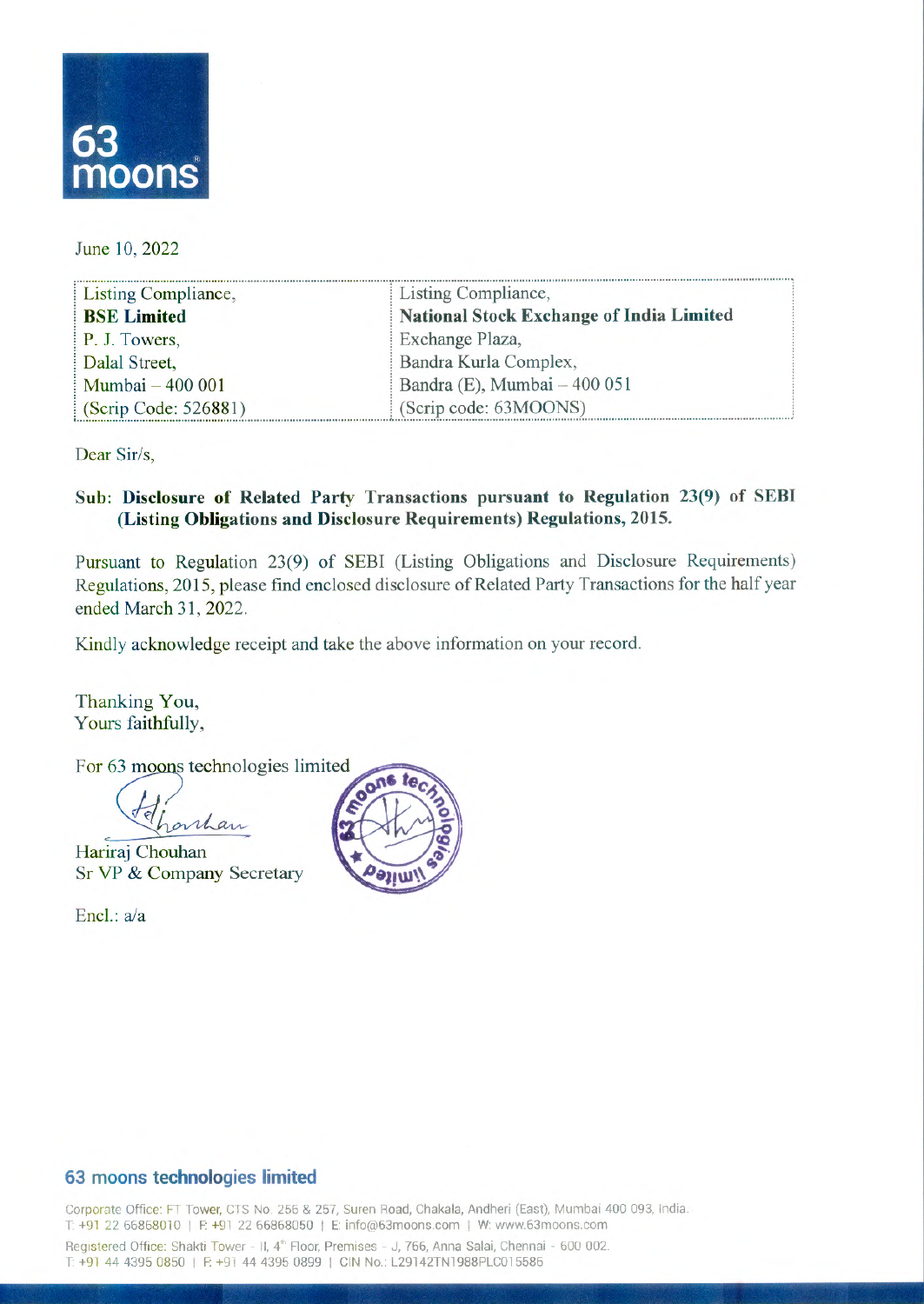Disclosure of Related Party Transactions for half year ended March 31, 2022

| entity/subsidiary. These details need to be disclosed only once, during the reporting period when such transaction was undertaken |                                                                                |                                                                              |                                                                                                           |                                                 |                                       |                                   |                           |                                                                                                                          |                                             |                                                                         | Additional disclosure of related party transactions - applicable only in case the related party transaction related to loans, inter-corporate deposits, advances or investments made or given by the listed |                   |           |                          |                                                                                                   |  |  |
|-----------------------------------------------------------------------------------------------------------------------------------|--------------------------------------------------------------------------------|------------------------------------------------------------------------------|-----------------------------------------------------------------------------------------------------------|-------------------------------------------------|---------------------------------------|-----------------------------------|---------------------------|--------------------------------------------------------------------------------------------------------------------------|---------------------------------------------|-------------------------------------------------------------------------|-------------------------------------------------------------------------------------------------------------------------------------------------------------------------------------------------------------|-------------------|-----------|--------------------------|---------------------------------------------------------------------------------------------------|--|--|
| S. No.<br>Details of the party (listed<br>entity/subsidiary) entering into<br>the transaction                                     | Details of the counterparty                                                    |                                                                              | Type of related party transactione                                                                        | Value of the<br>related party<br>transaction as | Value of<br>transaction<br>during the |                                   | result of the transaction | In case monies are due to either party as a In case any financial indebtedness is incurred to make or give loans, inter- | corporate deposits, advances or investments | Details of the loans, inter-corporate deposits, advances or investments |                                                                                                                                                                                                             |                   |           |                          |                                                                                                   |  |  |
| Name                                                                                                                              | Name                                                                           | Relationship of the counterparty with the<br>listed entity or its subsidiary |                                                                                                           | approved by the<br>audit committee              |                                       | eporting period   Opening balance | Closing balance           | Nature of indebtedness (loan/<br>issuance of debt/ any other etc.)                                                       | Cost                                        |                                                                         | Tenure Nature (loan/advance/inter-<br>corporate deposit/ investment)                                                                                                                                        | Interest Rate (%) |           | Tenure Secured/Unsecured | Purpose for which the funds will be<br>utilised by the ultimate recipient of<br>funds (end-usage) |  |  |
| 63 moons technologies limited TickerPlant Ltd.                                                                                    |                                                                                | Subsidiary                                                                   | Revenue                                                                                                   |                                                 | 11.67                                 |                                   |                           |                                                                                                                          |                                             |                                                                         |                                                                                                                                                                                                             |                   |           |                          |                                                                                                   |  |  |
| 63 moons technologies limited Financial Technologies                                                                              | ommunications Ltd.                                                             | Subsidiary                                                                   | Revenue                                                                                                   |                                                 | 4.83                                  |                                   |                           |                                                                                                                          |                                             |                                                                         |                                                                                                                                                                                                             |                   |           |                          |                                                                                                   |  |  |
|                                                                                                                                   | 63 moons technologies limited Apian Finance and Investments Ltd. Subsidiary    |                                                                              | Revenue                                                                                                   |                                                 | 0.60                                  |                                   |                           |                                                                                                                          |                                             |                                                                         |                                                                                                                                                                                                             |                   |           |                          |                                                                                                   |  |  |
| 63 moons technologies limited ICX Platform (Pty) Ltd. (ICX)                                                                       |                                                                                | Subsidiary                                                                   | nterest Income                                                                                            |                                                 | 2.70                                  |                                   |                           |                                                                                                                          |                                             |                                                                         |                                                                                                                                                                                                             |                   |           |                          |                                                                                                   |  |  |
|                                                                                                                                   | 63 moons technologies limited Apian Finance and Investments Ltd. Subsidiary    |                                                                              | nterest Income                                                                                            |                                                 | 16.08                                 |                                   |                           |                                                                                                                          |                                             |                                                                         |                                                                                                                                                                                                             |                   |           |                          |                                                                                                   |  |  |
| 63 moons technologies limited National Spot Exchange Ltd.                                                                         |                                                                                | iubsidiary                                                                   | Rent income                                                                                               | Refer Note 1                                    | 9.75                                  |                                   |                           |                                                                                                                          |                                             |                                                                         |                                                                                                                                                                                                             |                   |           |                          |                                                                                                   |  |  |
| 63 moons technologies limited TickerPlant Ltd.                                                                                    |                                                                                | iubsidiary                                                                   | Rent income                                                                                               |                                                 | 22.50                                 |                                   |                           |                                                                                                                          |                                             |                                                                         |                                                                                                                                                                                                             |                   |           |                          |                                                                                                   |  |  |
| 63 moons technologies limited TickerPlant Ltd.                                                                                    |                                                                                | subsidiary                                                                   | Expenses Charged by the company                                                                           |                                                 | 74.85                                 |                                   |                           |                                                                                                                          |                                             |                                                                         |                                                                                                                                                                                                             |                   |           |                          |                                                                                                   |  |  |
| 63 moons technologies limited Financial Technologies                                                                              |                                                                                | Subsidiary                                                                   | owards expenses<br>Expenses Charged by the company                                                        |                                                 | 0.45                                  |                                   |                           |                                                                                                                          |                                             |                                                                         |                                                                                                                                                                                                             |                   |           |                          |                                                                                                   |  |  |
| 10 63 moons technologies limited Financial Technologies                                                                           | ommunications Ltd<br>ommunications Ltd.                                        | Subsidiary                                                                   | owards expenses<br>Expenses Charged to the company                                                        |                                                 | 38.10                                 |                                   |                           |                                                                                                                          |                                             |                                                                         |                                                                                                                                                                                                             |                   |           |                          |                                                                                                   |  |  |
| 11 63 moons technologies limited National Spot Exchange Ltd.                                                                      |                                                                                | subsidiary                                                                   | Bad debts and advances written off,<br>allowance for doubtful trade                                       |                                                 | 21.06                                 |                                   |                           |                                                                                                                          |                                             |                                                                         |                                                                                                                                                                                                             |                   |           |                          |                                                                                                   |  |  |
| 12 63 moons technologies limited TickerPlant Ltd.                                                                                 |                                                                                | Subsidiary                                                                   | eceivables and advances<br>Allowances for Expected credit loss on<br>trade receivable and contract assets | Refer Note 2                                    | 19.75                                 |                                   |                           |                                                                                                                          |                                             |                                                                         |                                                                                                                                                                                                             |                   |           |                          |                                                                                                   |  |  |
| 13 63 moons technologies limited National Spot Exchange Ltd.                                                                      |                                                                                | Subsidiary                                                                   | nvestment made                                                                                            |                                                 | 1,500.00                              |                                   |                           | <b>NA</b>                                                                                                                | NΔ                                          |                                                                         | nvestment                                                                                                                                                                                                   |                   | <b>NA</b> | <b>NA</b>                | <b>Business purpose</b>                                                                           |  |  |
| 14 63 moons technologies limited TickerPlant Ltd.                                                                                 |                                                                                | Subsidiary                                                                   | nvestment made                                                                                            | Refer Note 1                                    | 1,801.43                              |                                   |                           | <b>NA</b>                                                                                                                | <b>NA</b>                                   | NA                                                                      | nvestment                                                                                                                                                                                                   | NΔ                | <b>NA</b> | <b>NA</b>                | <b>Business purpose</b>                                                                           |  |  |
| 15 63 moons technologies limited National Spot Exchange Ltd.                                                                      |                                                                                | Subsidiary                                                                   | Allowance for expected credit loss on<br>nvestments in subsidiaries                                       |                                                 | 1,500.00                              |                                   |                           |                                                                                                                          |                                             |                                                                         |                                                                                                                                                                                                             |                   |           |                          |                                                                                                   |  |  |
| 16 63 moons technologies limited ICX Platform (Pty) Ltd.                                                                          |                                                                                | Subsidiary                                                                   | Allowances for Expected credit loss on<br>trade receivable and contract assets                            | Refer Note 2                                    | 2.73                                  |                                   |                           |                                                                                                                          |                                             |                                                                         |                                                                                                                                                                                                             |                   |           |                          |                                                                                                   |  |  |
| 17 63 moons technologies limited S Rajendran                                                                                      |                                                                                | Key Management Personnel                                                     | Remuneration                                                                                              |                                                 | 88.58                                 |                                   |                           |                                                                                                                          |                                             |                                                                         |                                                                                                                                                                                                             |                   |           |                          |                                                                                                   |  |  |
| 18 63 moons technologies limited Devendra Agrawal                                                                                 |                                                                                | key Management Personnel                                                     | Remuneration                                                                                              |                                                 | 36.59                                 |                                   |                           |                                                                                                                          |                                             |                                                                         |                                                                                                                                                                                                             |                   |           |                          |                                                                                                   |  |  |
| 19 63 moons technologies limited Hariraj Chouhan                                                                                  |                                                                                | Key Management Personnel                                                     | Remuneration                                                                                              |                                                 | 19.74                                 |                                   |                           |                                                                                                                          |                                             |                                                                         |                                                                                                                                                                                                             |                   |           |                          |                                                                                                   |  |  |
| 20 63 moons technologies limited Chitkala Zutshi                                                                                  |                                                                                | Key Management Personnel                                                     | Director Sitting Fees                                                                                     |                                                 | 6.50                                  |                                   |                           |                                                                                                                          |                                             |                                                                         |                                                                                                                                                                                                             |                   |           |                          |                                                                                                   |  |  |
| 21 63 moons technologies limited Deepak Verma                                                                                     |                                                                                | Key Management Personnel                                                     | Director Sitting Fees                                                                                     |                                                 | 2.50                                  |                                   |                           |                                                                                                                          |                                             |                                                                         |                                                                                                                                                                                                             |                   |           |                          |                                                                                                   |  |  |
| 22 63 moons technologies limited Devender Singh Rawat                                                                             |                                                                                | Key Management Personnel                                                     | Director Sitting Fees                                                                                     |                                                 | 2.00                                  |                                   |                           |                                                                                                                          |                                             |                                                                         |                                                                                                                                                                                                             |                   |           |                          |                                                                                                   |  |  |
| 23 63 moons technologies limited K Chandra Sekhar                                                                                 |                                                                                | Key Management Personnel                                                     | Director Sitting Fees                                                                                     | Refer Note 1                                    | 7.00                                  |                                   |                           |                                                                                                                          |                                             |                                                                         |                                                                                                                                                                                                             |                   |           |                          |                                                                                                   |  |  |
| 24 63 moons technologies limited Parveen Kumar Gupta<br>25 63 moons technologies limited Satyananda Mishra                        |                                                                                | Key Management Personnel<br>Key Management Personnel                         | Director Sitting Fees<br>Director Sitting Fees                                                            |                                                 | 2.00<br>2.00                          |                                   |                           |                                                                                                                          |                                             |                                                                         |                                                                                                                                                                                                             |                   |           |                          |                                                                                                   |  |  |
| 26 63 moons technologies limited Sunil Shah                                                                                       |                                                                                | Key Management Personnel                                                     | Director Sitting Fees                                                                                     |                                                 | 2.75                                  |                                   |                           |                                                                                                                          |                                             |                                                                         |                                                                                                                                                                                                             |                   |           |                          |                                                                                                   |  |  |
| 27 63 moons technologies limited Suresh B Salvi                                                                                   |                                                                                | Key Management Personnel                                                     | Director Sitting Fees                                                                                     |                                                 | 3.25                                  |                                   |                           |                                                                                                                          |                                             |                                                                         |                                                                                                                                                                                                             |                   |           |                          |                                                                                                   |  |  |
| 28 63 moons technologies limited Venkat R. Chary                                                                                  |                                                                                | Key Management Personnel                                                     | Director Sitting Fees                                                                                     |                                                 | 4.00                                  |                                   |                           |                                                                                                                          |                                             |                                                                         |                                                                                                                                                                                                             |                   |           |                          |                                                                                                   |  |  |
| 29 63 moons technologies limited Devendra Rawat                                                                                   |                                                                                | Key Management Personnel                                                     | Consultancy Fees                                                                                          |                                                 | 10.80                                 |                                   |                           |                                                                                                                          |                                             |                                                                         |                                                                                                                                                                                                             |                   |           |                          |                                                                                                   |  |  |
| 30 63 moons technologies limited Sunil Shah                                                                                       |                                                                                | Key Management Personnel                                                     | Consultancy Fees                                                                                          |                                                 | 10.80                                 |                                   |                           |                                                                                                                          |                                             |                                                                         |                                                                                                                                                                                                             |                   |           |                          |                                                                                                   |  |  |
| 31 63 moons technologies limited Jignesh Shah                                                                                     |                                                                                | Chairman Emeritus                                                            | Consultancy Fees                                                                                          |                                                 | 150.00                                |                                   |                           |                                                                                                                          |                                             |                                                                         |                                                                                                                                                                                                             |                   |           |                          |                                                                                                   |  |  |
|                                                                                                                                   | 32 63 moons technologies limited Apian Finance and Investments Ltd. Subsidiary |                                                                              | Loan Given                                                                                                |                                                 |                                       | 500.00                            | 500.00                    |                                                                                                                          |                                             |                                                                         |                                                                                                                                                                                                             |                   |           |                          |                                                                                                   |  |  |
| 33 63 moons technologies limited TickerPlant Ltd.                                                                                 |                                                                                | Subsidiary                                                                   | Trade receivable and contract assets                                                                      |                                                 |                                       | 67.85                             | 129.56                    |                                                                                                                          |                                             |                                                                         |                                                                                                                                                                                                             |                   |           |                          |                                                                                                   |  |  |
| 34 63 moons technologies limited Financial Technologies                                                                           | ommunications Ltd                                                              | iubsidiary                                                                   | Trade receivable and contract assets                                                                      |                                                 |                                       | 0.26                              |                           |                                                                                                                          |                                             |                                                                         |                                                                                                                                                                                                             |                   |           |                          |                                                                                                   |  |  |
| 35 63 moons technologies limited TickerPlant Ltd.                                                                                 |                                                                                | ubsidiary                                                                    | Other financial assets and other assets                                                                   |                                                 |                                       | 2.01                              | 4.41                      |                                                                                                                          |                                             |                                                                         |                                                                                                                                                                                                             |                   |           |                          |                                                                                                   |  |  |

(Rs. In Lakhs)